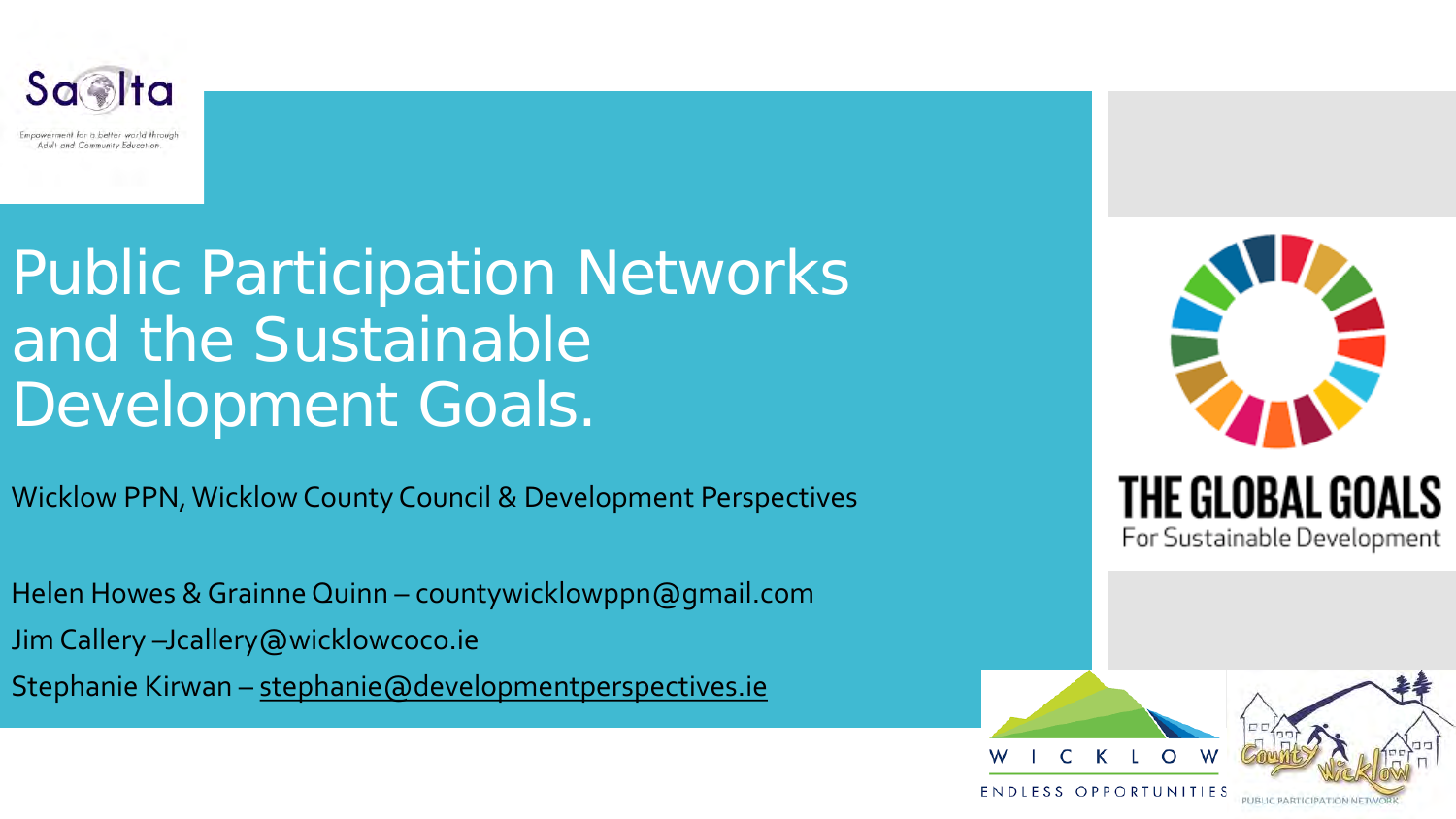

## **Workshop agenda**

- Ø Welcomes –Wicklow PPN
- $\triangleright$  Introductions and housekeeping
- ØExploring your community's issues & challenges
- ØWhat are the SDGs?
- $\triangleright$  Connecting the goals to Wicklow Wicklow County Map  $O8A$
- **≻Closing of session**





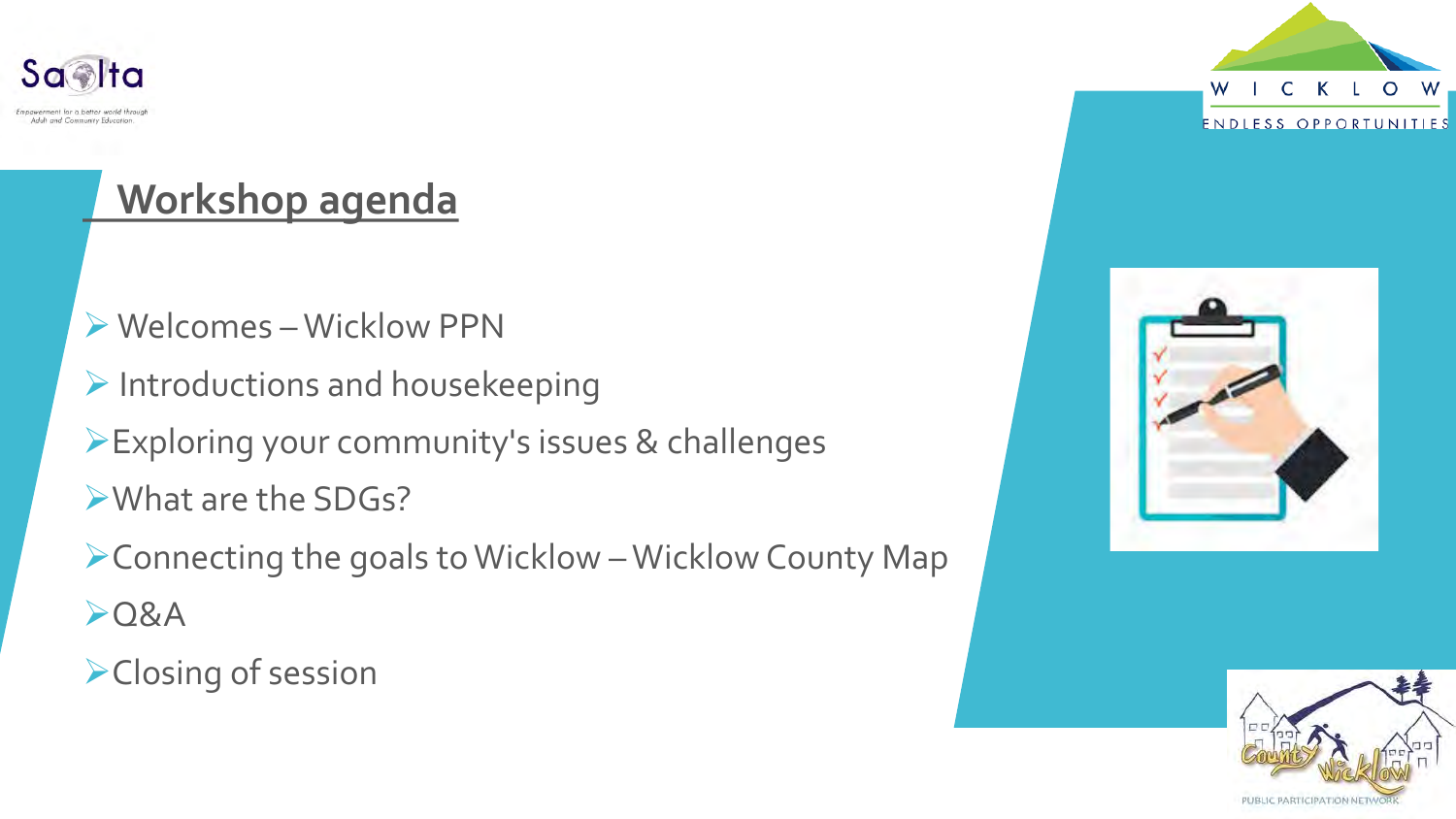

## Lets chat!

## >Name

> Where does your feet touch the ground

> One thing that made you smile today



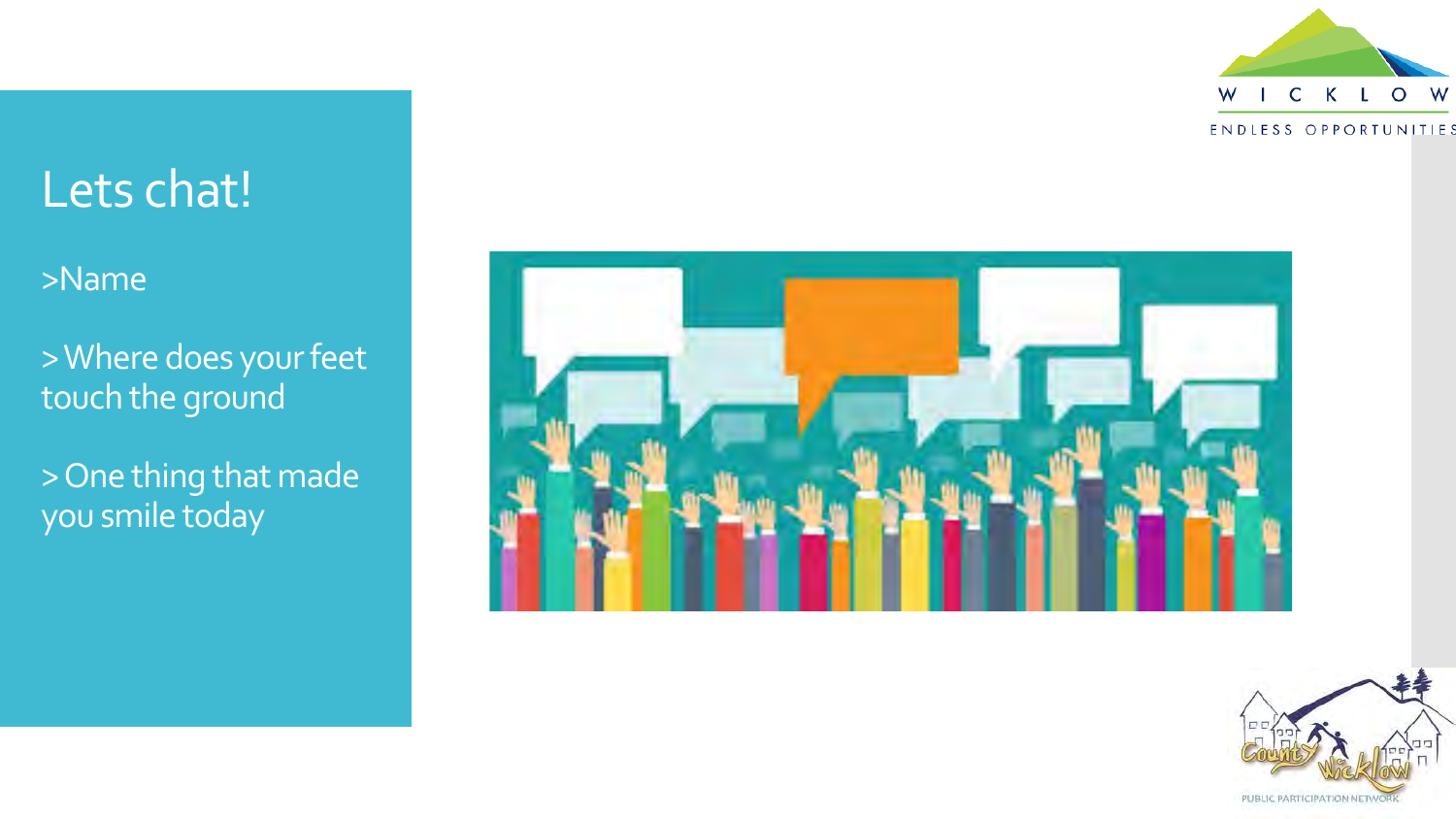

powerment for a better world through Adult and Community Education



#### **Development Perspectives**

**DP is an independent development education NGO that works with the adult and community sector both nationally and internationally.** 

#### **Our vision**

To live in an equitable, just and sustainable world.

**Our mission** To tackle poverty, inequality and climate change through transformative education and active global citizenship.



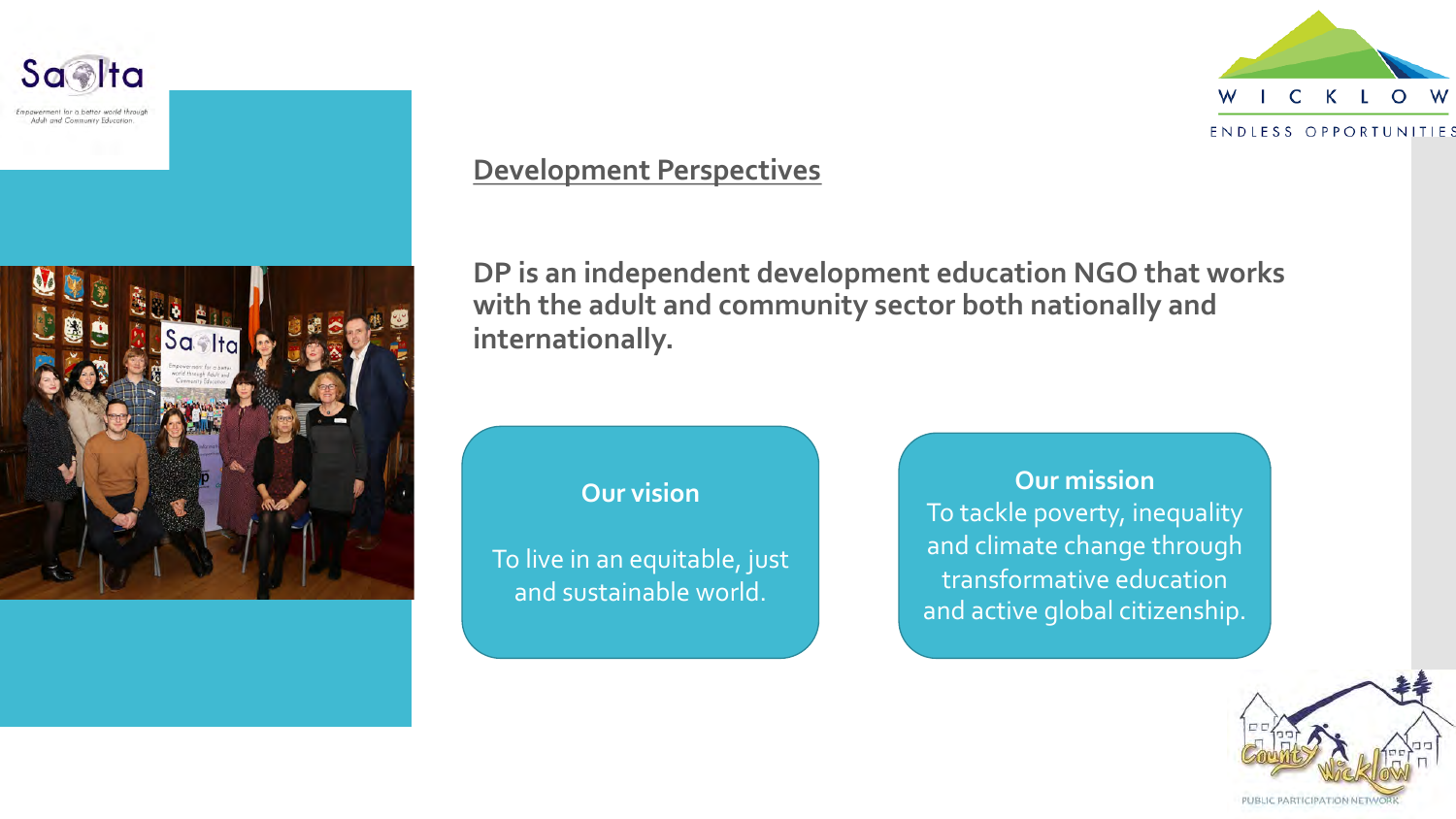

## **Development Education**



Development Education is an active and creative educational process to increase awareness and understanding of the world we live in. It challenges perceptions and stereotypes by encouraging optimism, participation and action for a just world (Trócaire, 2017).



## Why include DE in community work?

- Building essential skills for participation in global society
- Awareness of global impact of local decision making
- Understanding of global exclusion as a global phenomenon
- Essential for civil society



Further reading - [https://www.irishaid.ie/media/irishaid/allwebsitemedia/20newsandpublications/publicationpdfsenglish/integrating](https://www.irishaid.ie/media/irishaid/allwebsitemedia/20newsandpublications/publicationpdfsenglish/integrating-development-education-into-adult-education.pdf)development-education-into-adult-education.pdf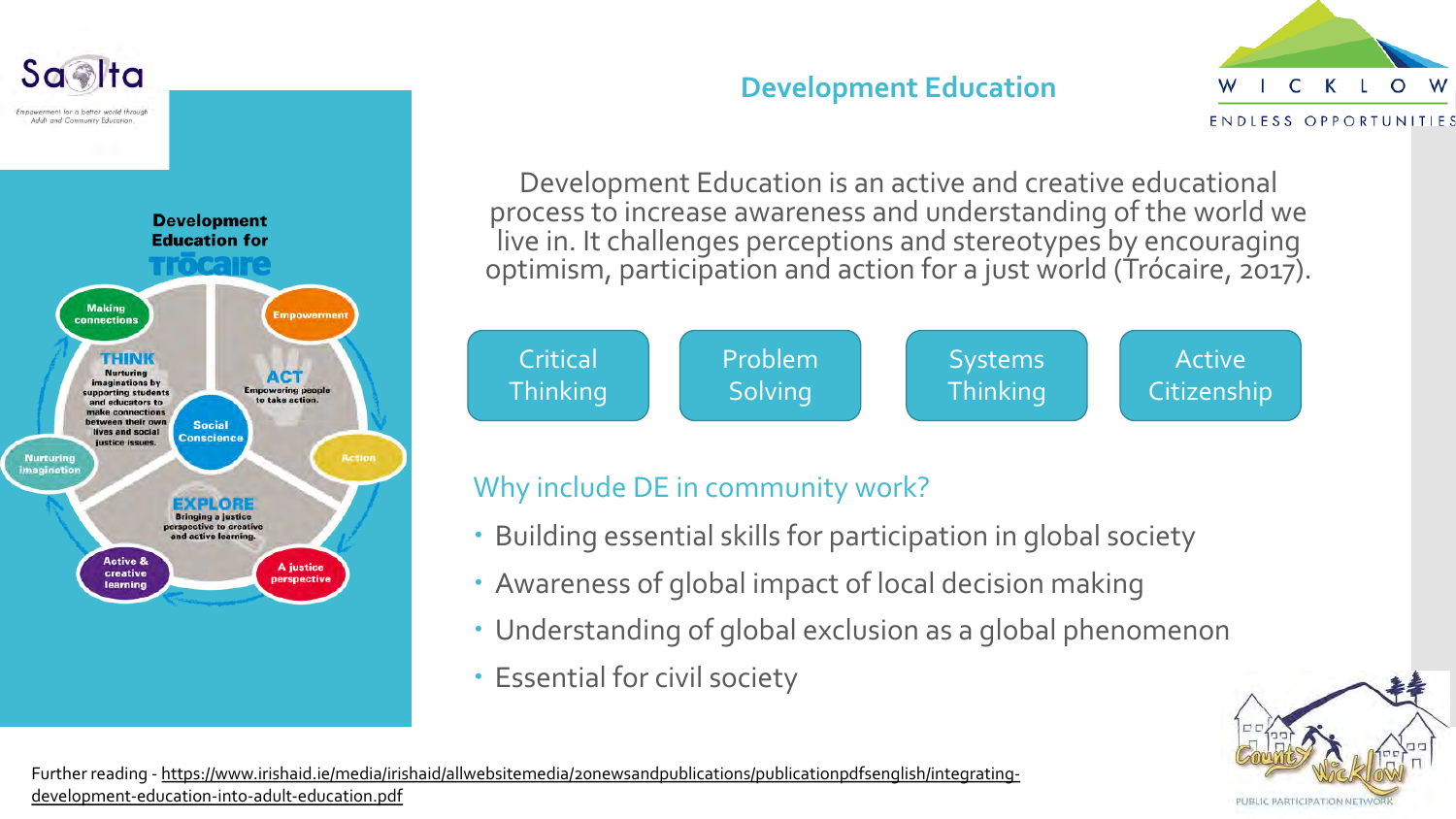

Empowerment for a better world through Adult and Community Education

rish Aid

**Department of Foreign Affairs** 

An Roinn Gnóthai Eachtracha





**Celebrating Fifty Years** 

Nasc Tuaithe na hÉireann

## **Saolta**

Saolta is a new Development Education strategic partnership programme for the Adult and Community sector in Ireland.

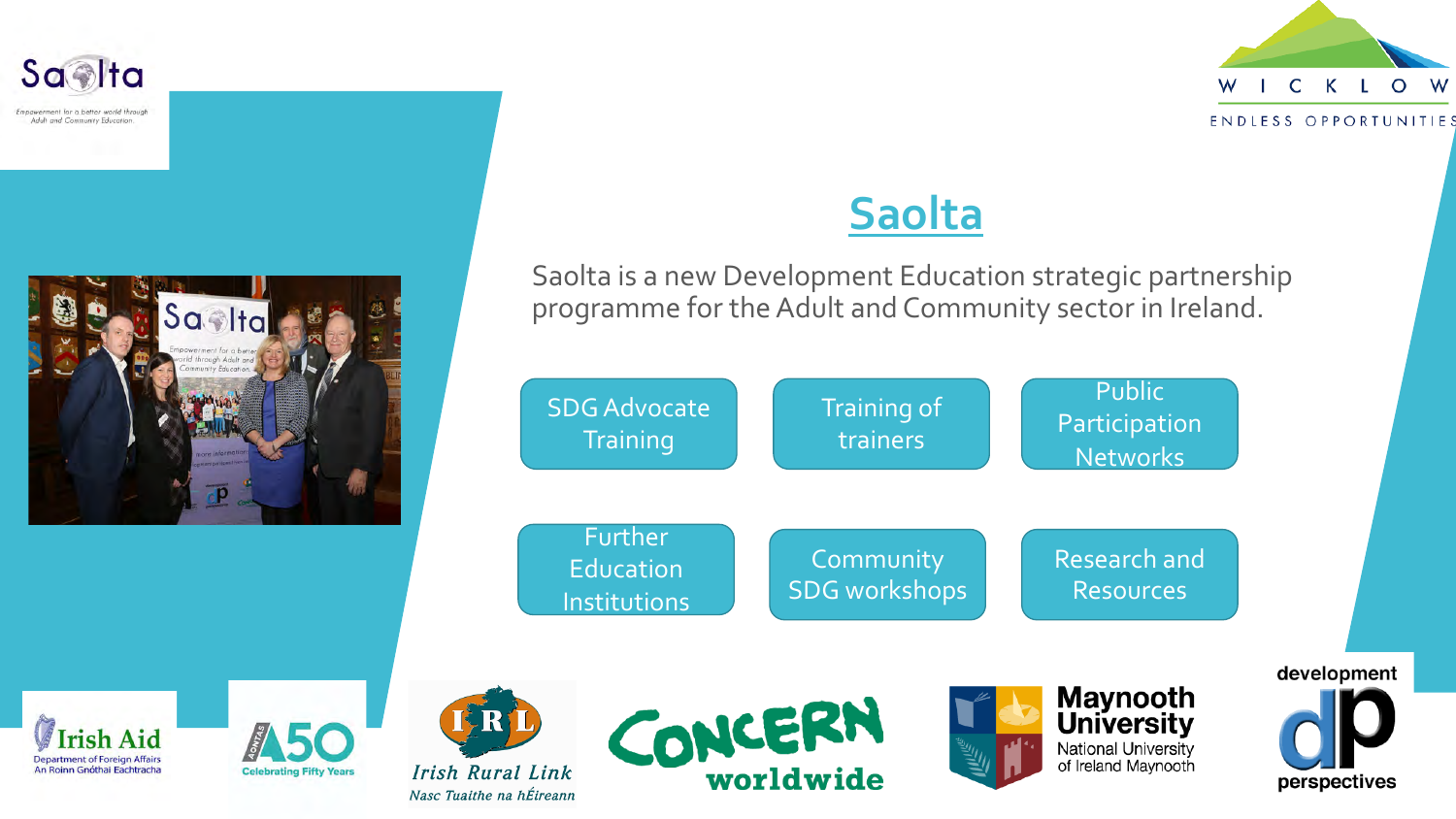

# **What are the main issues affecting your community?**





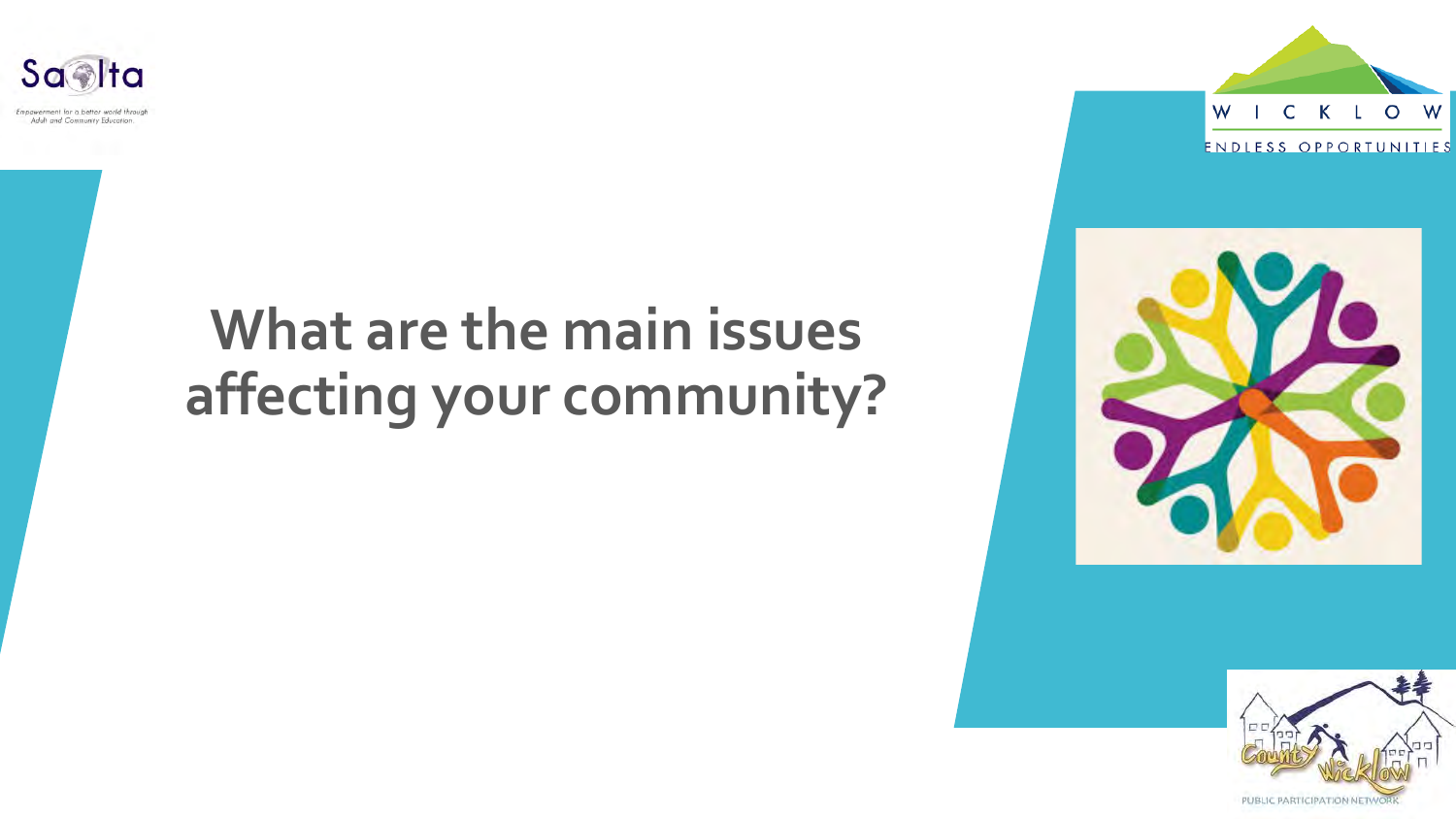





TAKE THE CHALLENGE - BE THE CHANGE! **8** Browning 3 DENVIS  $4<sup>min</sup>$ **5 man**  $\frac{M}{2}$ e. w Θ ۰ **The Contenting** 8 Hitchcock 9 **MONT MONTO** 10 Hours  $12 \frac{m \times m \times m}{m \times m \times m}$ ⋹  $\infty$ 13 2票 14 mm  $15<sub>km</sub>$ 16 *<u>ARLINGSH</u>* 17 harmland #SDI ❀ **DALLIS HAA** 

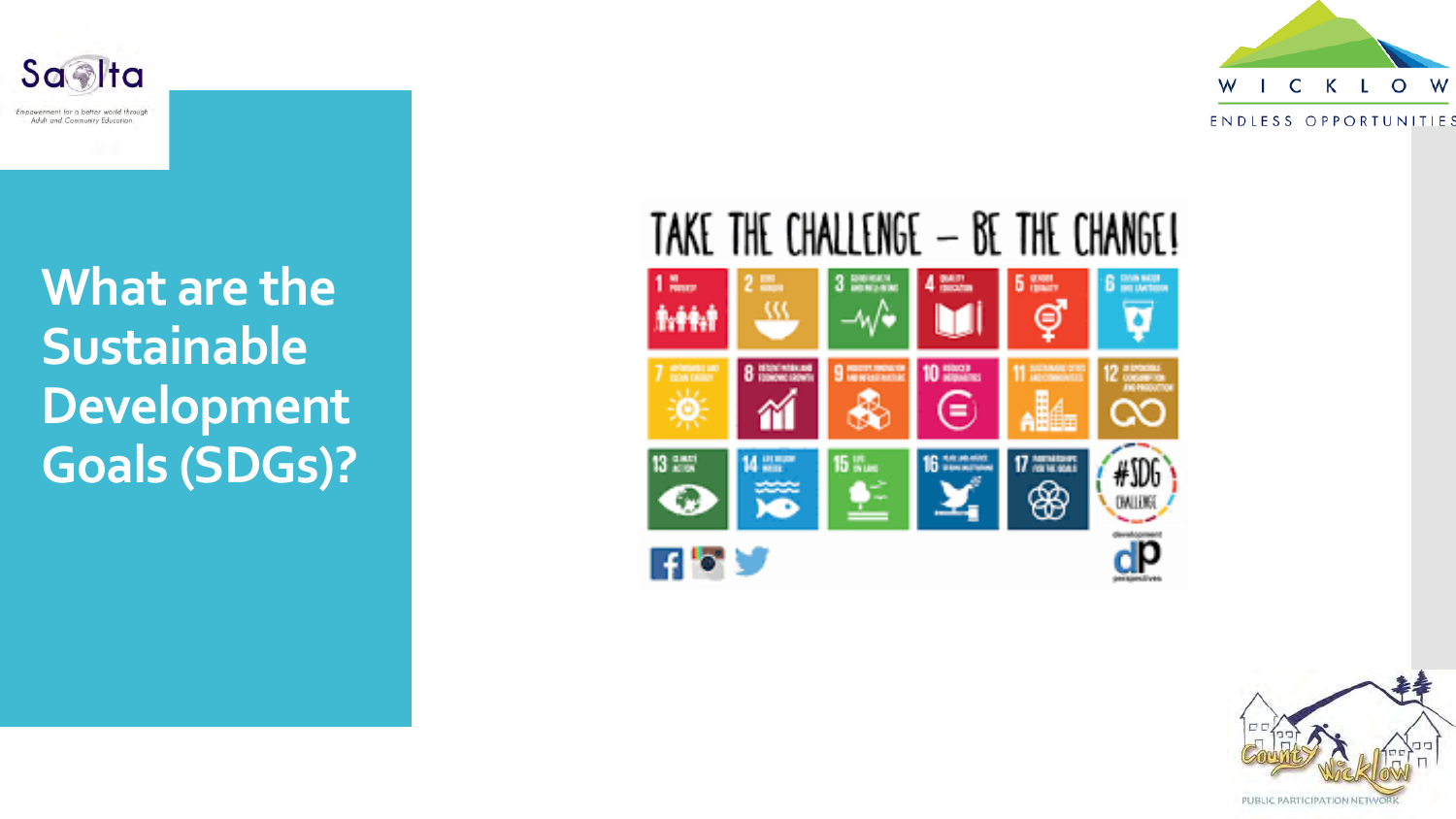



ENDLESS OPPORTUNITIES

# **Key figures**

## **17 Goals**

**169 targets** 

**200+ indicators**

**2015 – 2030** 

## **193 countries**



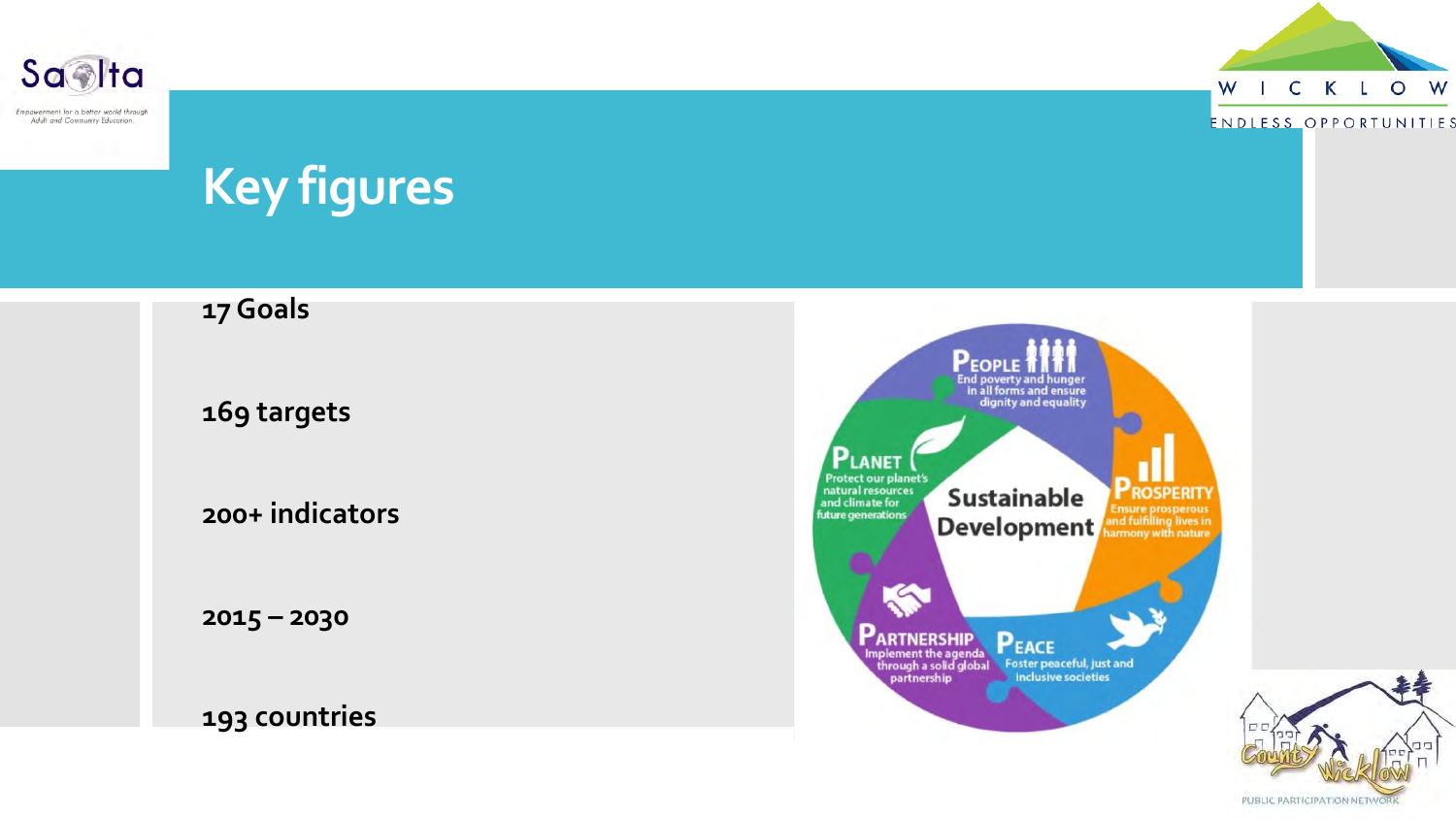

Empowerment for a better world through Adult and Community Education.





 $\bullet$ 





## Universal goals

**Key information** 



## Interdependent in nature



Ireland and Kenya co-chaired the negotiations



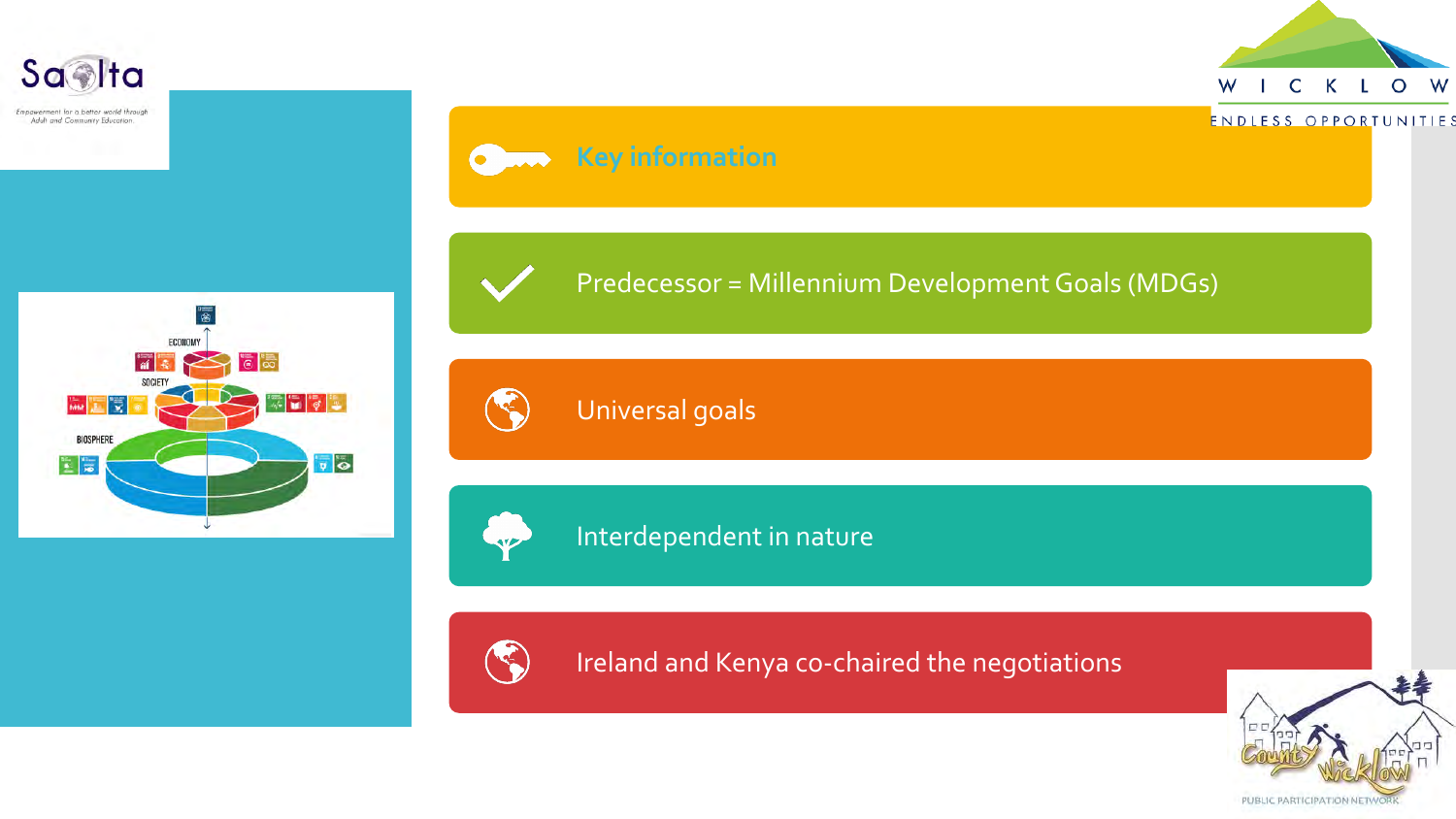

## **Ireland and the SDGs**

**Department responsible:** Department of Communications, Climate Action and Environment. Host 4 National Stakeholder Forums annually.

**National Implementation Plan:** 2018 - 2020. Areas of focus = Awareness, Participation, Support and Policy Alignment.

**Information platform:** Geo-hive is Irelands new SDG data hub.

**Coalition 2030:** An alliance of over 70 civil society organisation working together to achieve the SDGs both at home and abroad.

**Social Justice Ireland:** Yearly data collected. In 2020 Ireland ranked 10<sup>th</sup> out of the the EU 15.



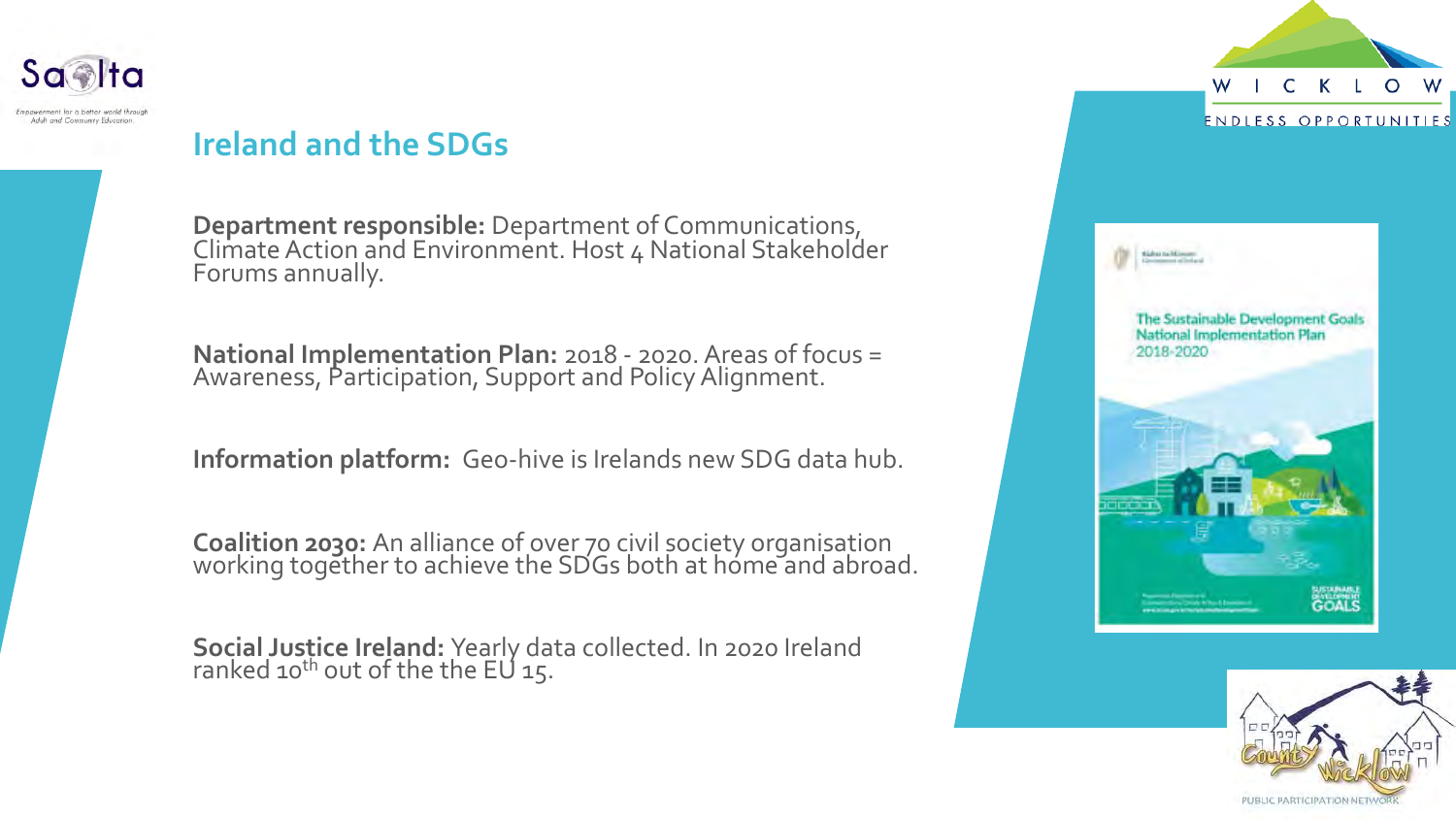

Empowerment for a better world through Adult and Community Education.





Social Justice Ireland: The Sustainable Progress Index 2020

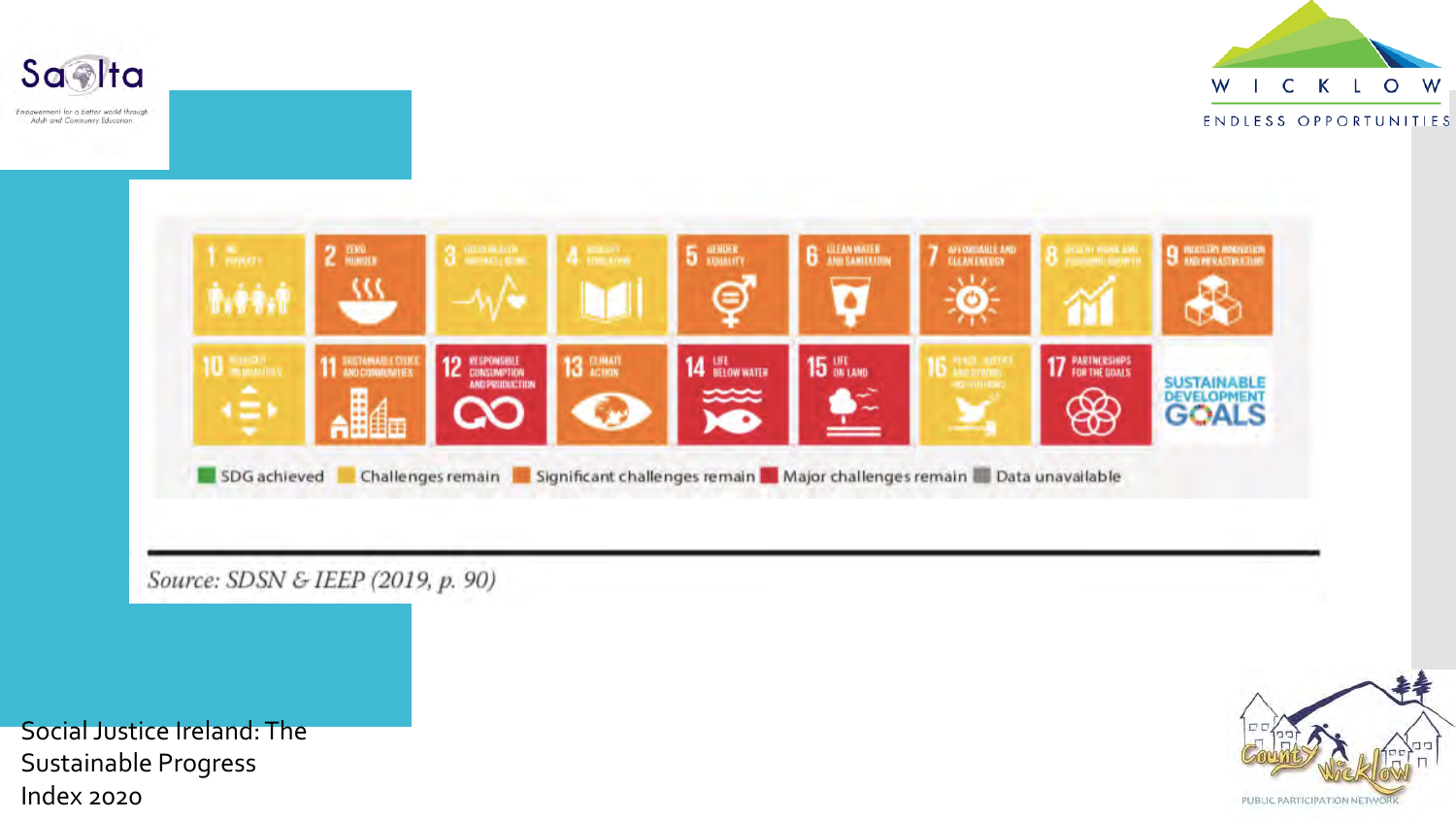

#### Table 4 The Economy SDG Index - Ranking by Country

| Country             | <b>Index Score</b> | <b>Country Rank</b> |
|---------------------|--------------------|---------------------|
| Denmark             | 0.732              | 1.                  |
| Belgium             | 0.675              | $\overline{2}$      |
| Luxembourg          | 0.640              | $\beta$             |
| Austria             | 0.616              | $\overline{4}$      |
| Sweden              | 0.589              | 5                   |
| Netherlands         | 0.526              | $\mathbf 6$         |
| Spain               | 0.518              |                     |
| Finland             | 0.443              | $\mathbf 8$         |
| France              | 0.425              | $\overline{9}$      |
| Germany             | 0.413              | 10                  |
| Ireland             | 0.390              | 11                  |
| Italy               | 0.384              | 12                  |
| United Kingdom<br>ó | 0.333              | 13                  |
| Portugal            | 0.223              | 14                  |
| Greece              | 0.193              | 15                  |

Source: Authors' analysis



# **Economy**

Saalta

Empowerment for a better world through

Adult and Community Education.

Social Justice Ireland: The Sustainable Progress Index 2020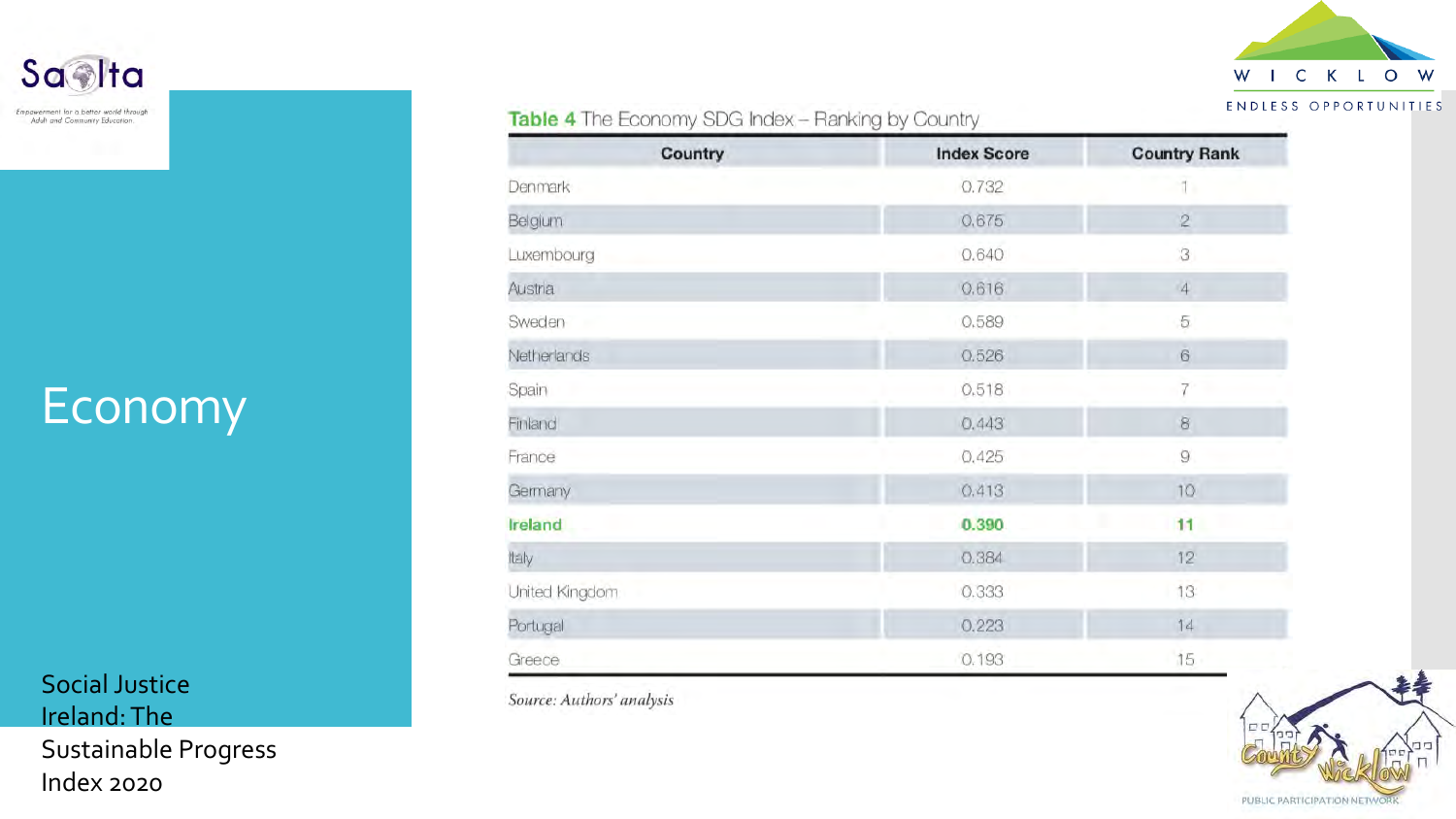

#### **Table 5** The Society SDG Index - Ranking by Country

| Country               | <b>Index Score</b> | <b>Country Rank</b> |
|-----------------------|--------------------|---------------------|
| Sweden                | 0.712              |                     |
| <b>Denmark</b>        | 0.700              | $\overline{2}$      |
| Finland               | 0.660              | 3                   |
| <b>Netherlands</b>    | 0.608              | $\sqrt{4}$          |
| Austria               | 0.554              | 5                   |
| <b>Luxembourg</b>     | 0.508              | $\sqrt{6}$          |
| Ireland               | 0.500              | 7 <sup>1</sup>      |
| Germany               | 0.481              | 8                   |
| France                | 0.474              | $\overline{9}$      |
| <b>United Kingdom</b> | 0.447              | 10                  |
| <b>Belgium</b>        | 0.435              | 11                  |
| Italy                 | 0.388              | 12                  |
| Spain                 | 0.377              | 13                  |
| Portugal              | 0.369              | 14                  |
| Greece                | 0.274              | 15                  |

Source: Authors' analysis



# Society

Social Justice Ireland: The Sustainable Progress Index 2020



Empowerment for a better world through Adult and Community Education.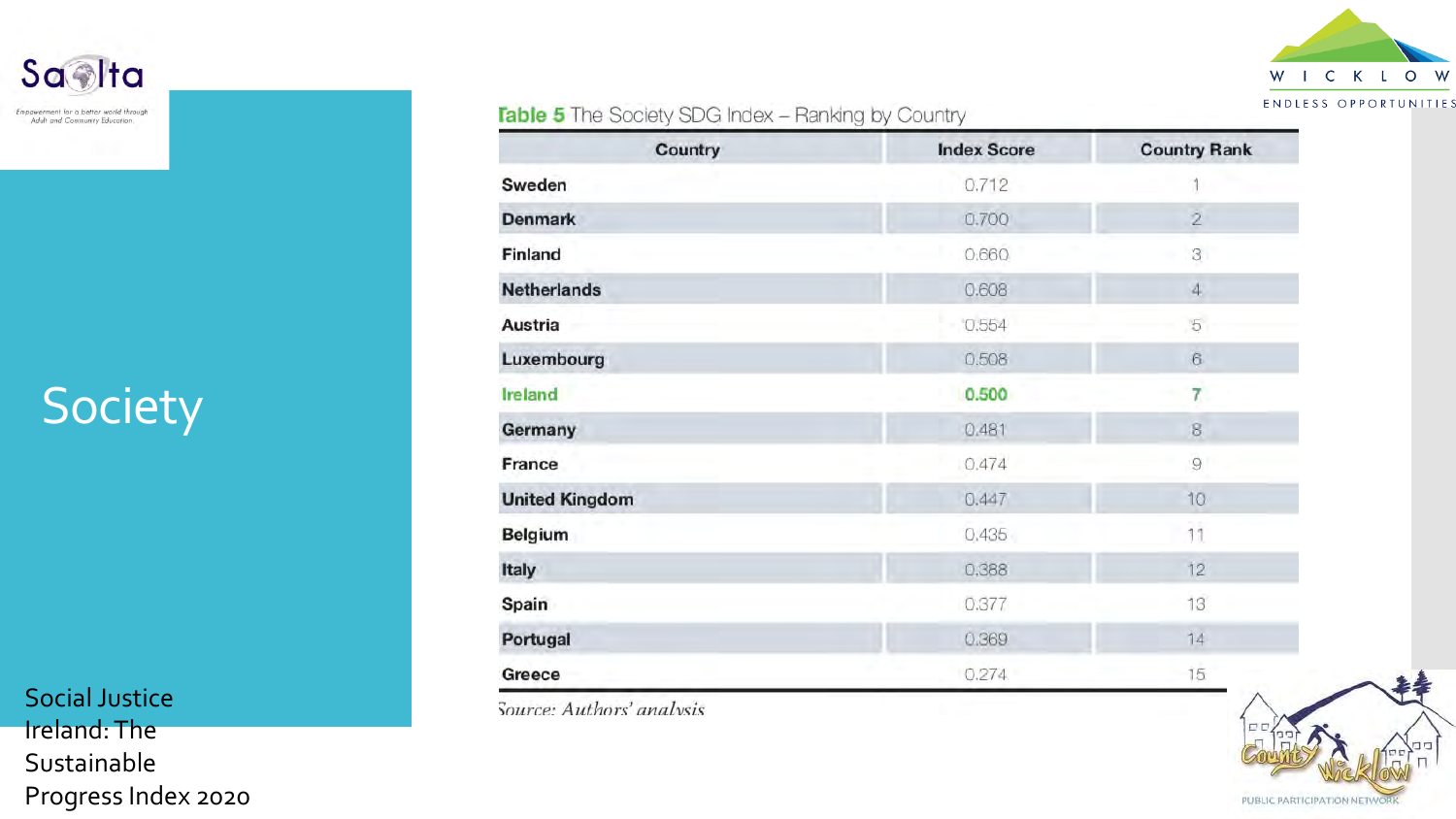

#### Table 6 The Environment SDG Index - Ranking by Country

| Country               | <b>Index Score</b> | <b>Country Rank</b> |
|-----------------------|--------------------|---------------------|
| <b>Netherlands</b>    | 0.610              |                     |
| <b>Denmark</b>        | 0.578              | $\overline{2}$      |
| Sweden                | 0.569              | 3                   |
| Germany               | 0.565              | $\overline{4}$      |
| Austria               | 0.565              | 5                   |
| France                | 0.508              | $\mathbf{G}$        |
| Italy                 | 0.503              |                     |
| Spain                 | 0.477              | $\boxtimes$         |
| Portugal              | 0.475              | 9                   |
| Finland               | 0.467              | 10                  |
| Greece                | 0.459              | 11                  |
| Luxembourg            | 0.426              | 12                  |
| <b>United Kingdom</b> | 0.425              | 13                  |
| <b>Belgium</b>        | 0.413              | 14                  |
| <b>Ireland</b>        | 0.390              | 15                  |

Source: Authors' analysis



# Environment

Saalta

Empowerment for a better world through

Adult and Community Education.

Social Justice Ireland: The Sustainable Progress Index 2020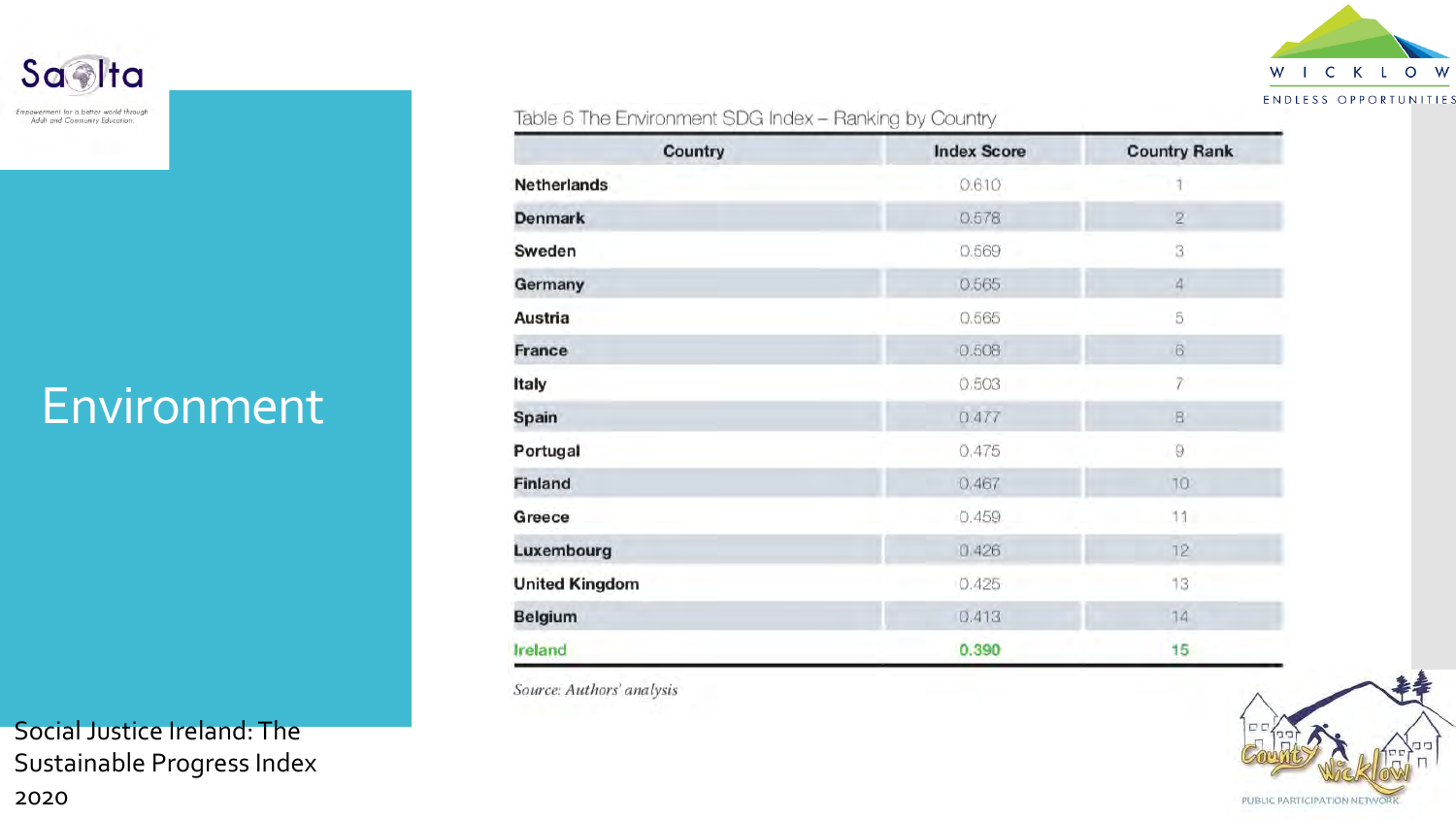

Empowerment for a better world through Adult and Community Education.

# **Overall**

Social Justice Ireland: The Sustainable Progress Index 2020

#### Table 7 Ireland's Rank by Dimension and by SDG





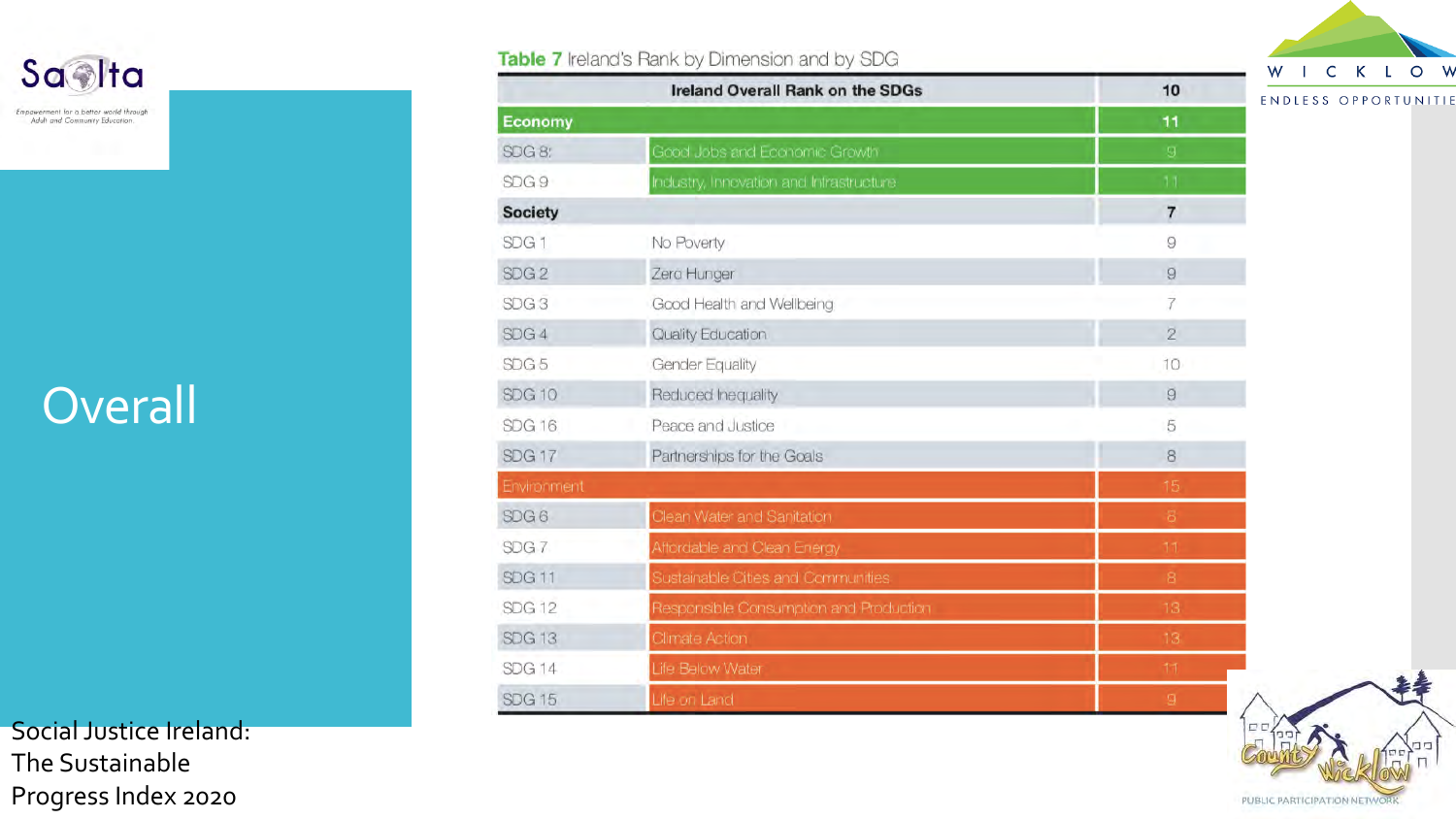





# SDGs & local community groups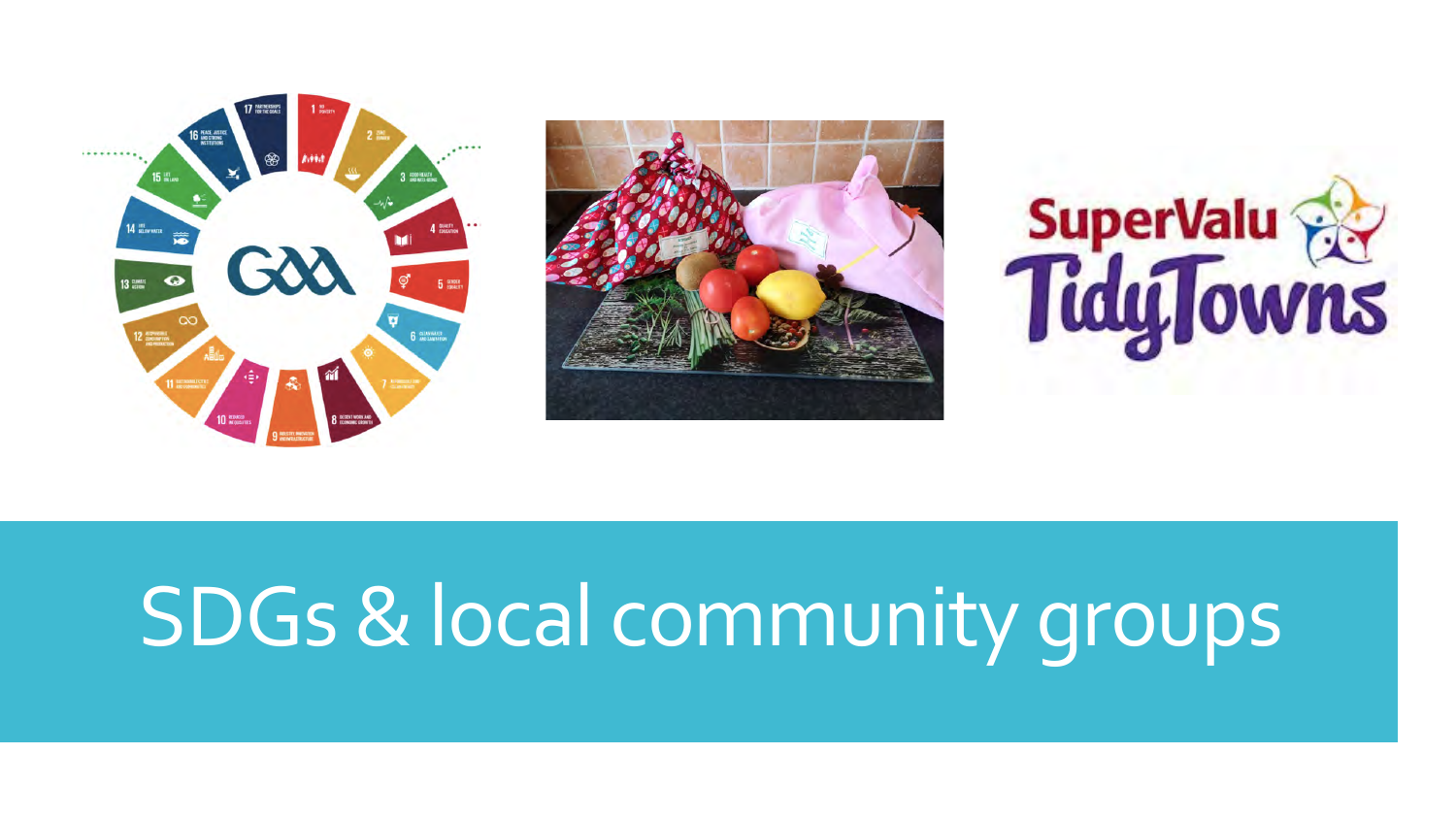powerment for a better world throug Adult and Community Education



#### **SDGs and the PPNs**



**All of the SDGs have targets that are directly or indirectly related to the daily work of local and regional governments. Local governments should not be seen merely implementors of the agenda. Local governments are policy makers, catalysts of change and the level of government best places to link the global goals with local communities.**

**Steps for PPNs and community groups**

- **Inform yourself**
- **Map the goals to your group/organisation**
- **Brand your community groups with the SDGs**
- **Align activities with the SDGs**
- **Use the goals to measure success.**

**Communications pack - http://www.sligoppn.com/wp- [content/uploads/2019/03/SDG-Resource-Pack-with-links.pdf](http://www.sligoppn.com/wp-content/uploads/2019/03/SDG-Resource-Pack-with-links.pdf)**

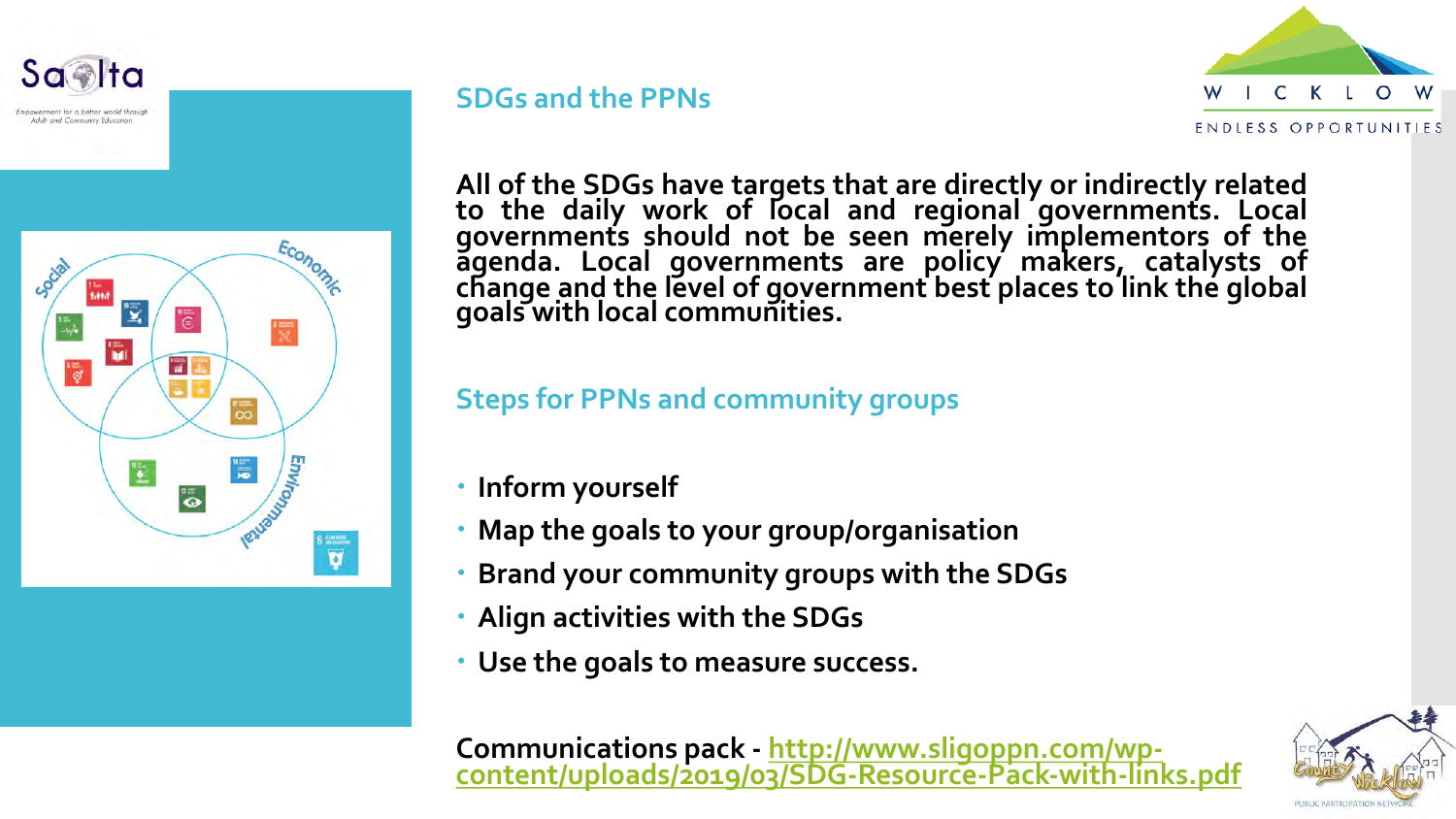#### **Connecting the Local to the Global**

Working towards realising our community vision for wellbeing has a direct impact on achieving Ireland's targets for the sustainable development goals

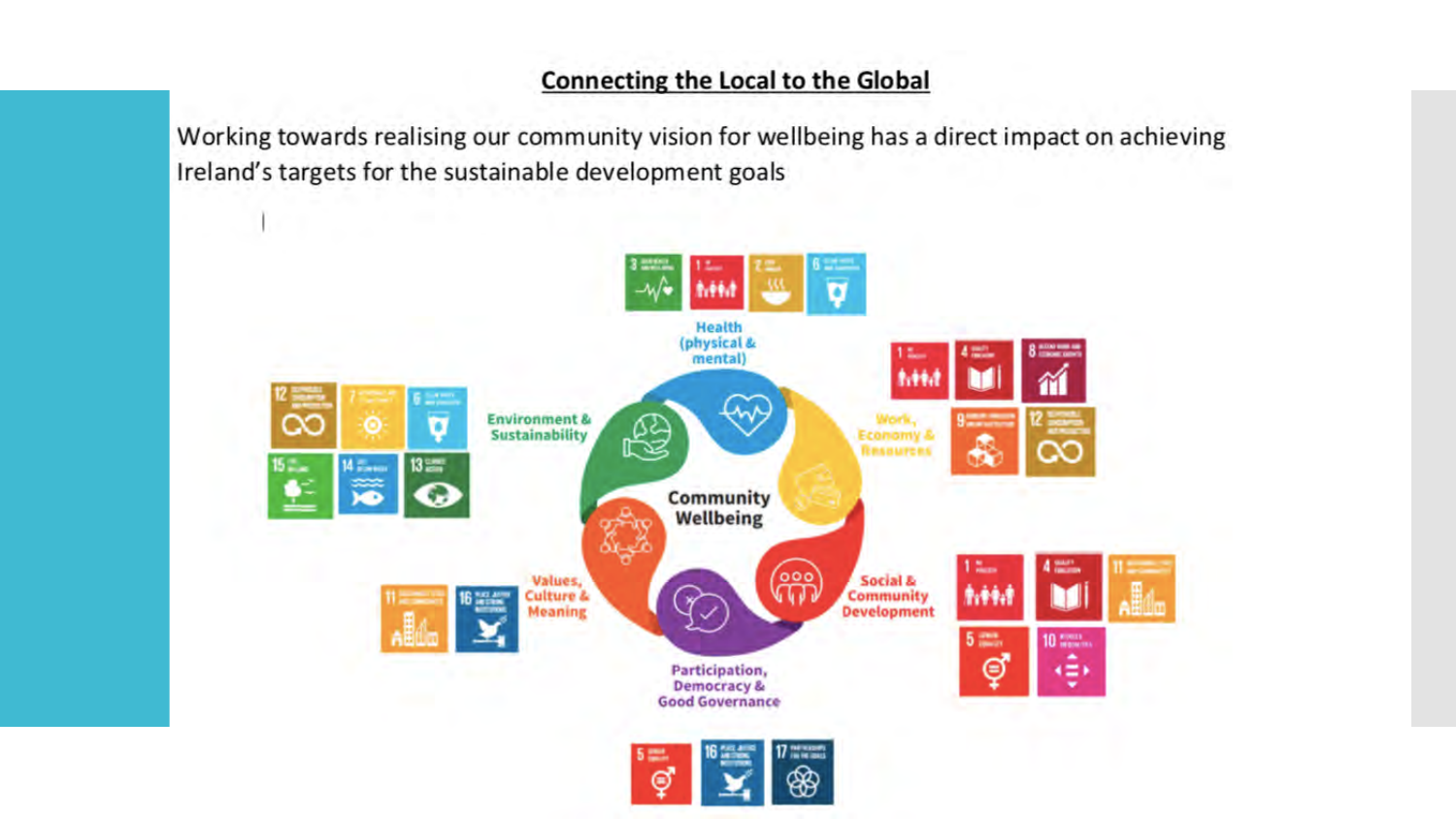# **SDGs and Local Authorities**



**Policy Proposals** . Utilise the full allocation for Traveller specific accommodation and support the development of sites for this purpose. . Implement the National Traveller and Roma Inclusion Strategy. . Invest in a deep retrofitting programme for community spaces. · Ringfence continued funding to encourage sports participation and active lifestyle programmes. . Improve the primary road network across the country to support the increased provision of public transport. · Eliminate all single-use plastics from Local Authority buildings and public spaces. · Develop open consultation on ambitious waste management plans beyond 2021. . Adopt the principles of a circular economy, particularly for construction and demolition waste. · Develop Climate Change Adaptation Strategies in each Local Authority area, with the collaborative input of local communities and Public Participation Networks, supported by dedicated sustainable funding in the medium to long-term. . Put a plan in place to tackle pesticides in drinking Implement the Nature' programmes set out in the Climate Action Plan published by the Department of Communications, Climate Action and the · Invest in programmes to rewet the boglands. . Implement the Nature' programmes set out in the Climate Action Plan published by the Department of Communications, Climate Action and the Develop a sustainable strategy for public participation, to include medium and long-term objectives and associated budget commitments; and a move from an annual funding model for PPNs to a 3-5 year renewable commitment. Develop strategic partnerships with Local Authorities and local government organisations, in Europe and Internationally, to support the implementation of the Goals.



Ref:<http://sdgsforall.ie/wp-content/uploads/2020/06/SDGs-Local-Government-recommendations.pdf>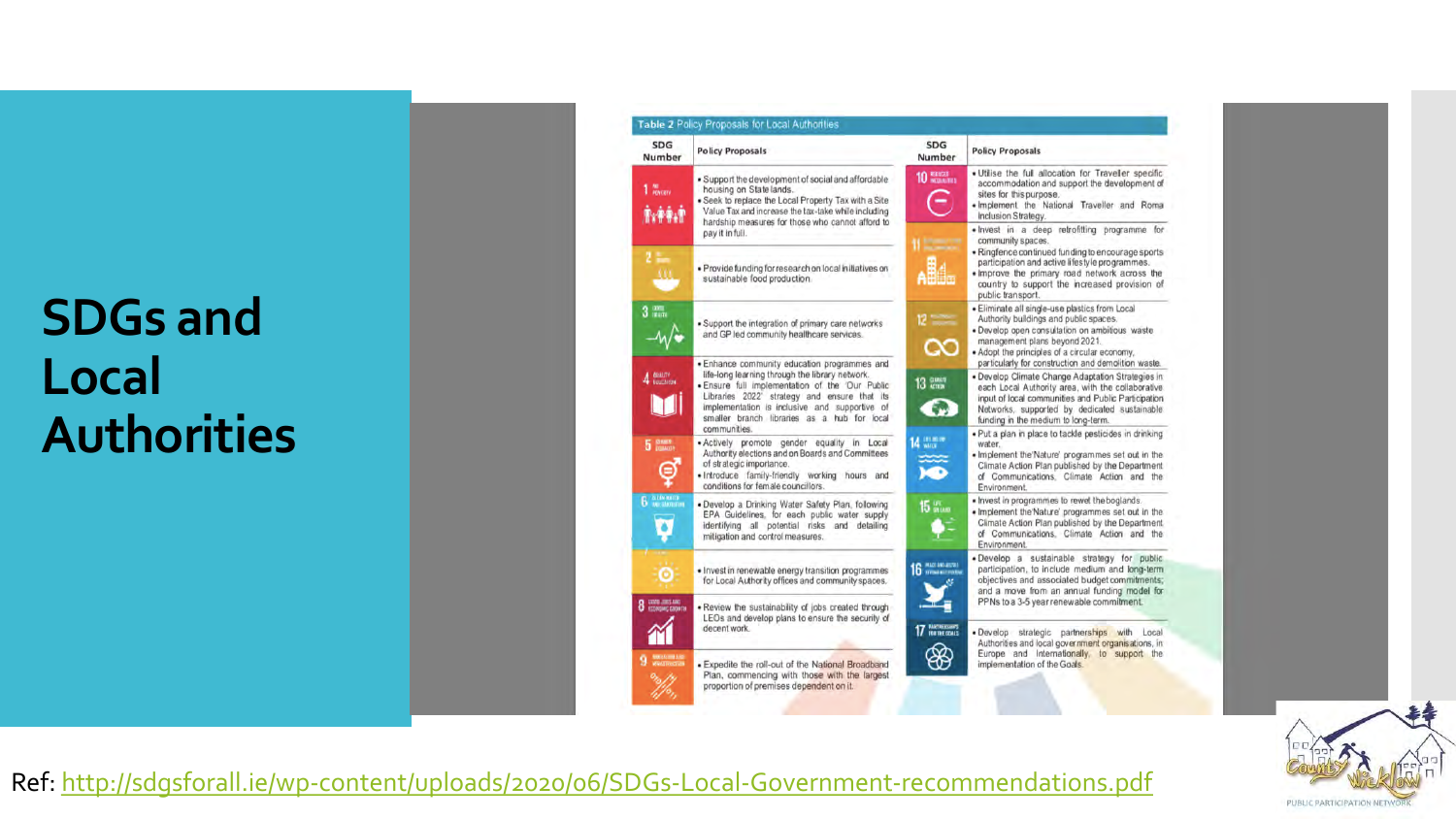



1. Do you feel like that SDGs are relevant to your day to day life?

2. To what extent are the SDGs important in your community?



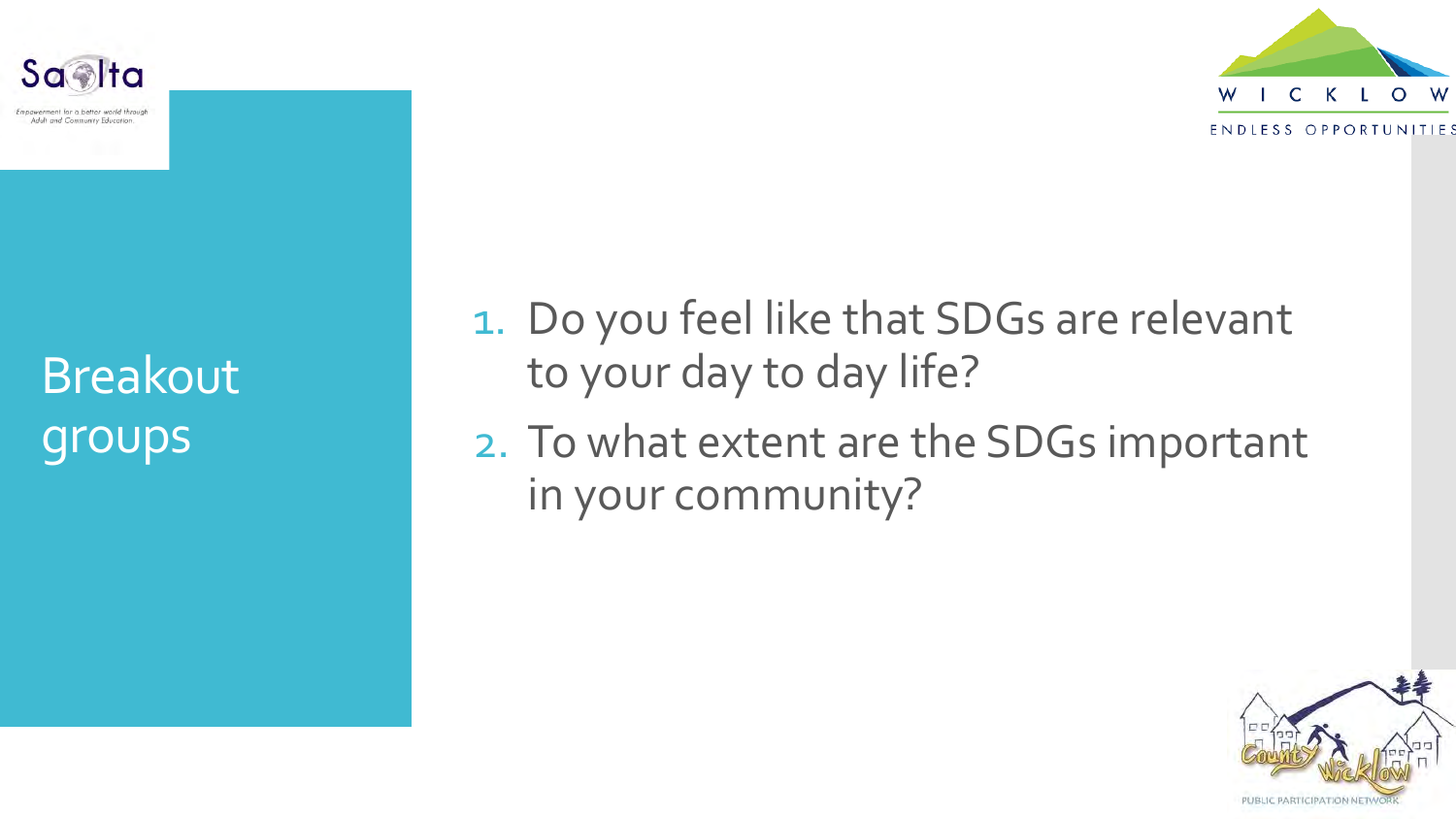

 $#PositiveAddictions - Concentrate$  on what's good for you this month - good for your body, good for your mind and good for your soul. Share your journey, ask advice and mentor others throughout the month of October (and beyond).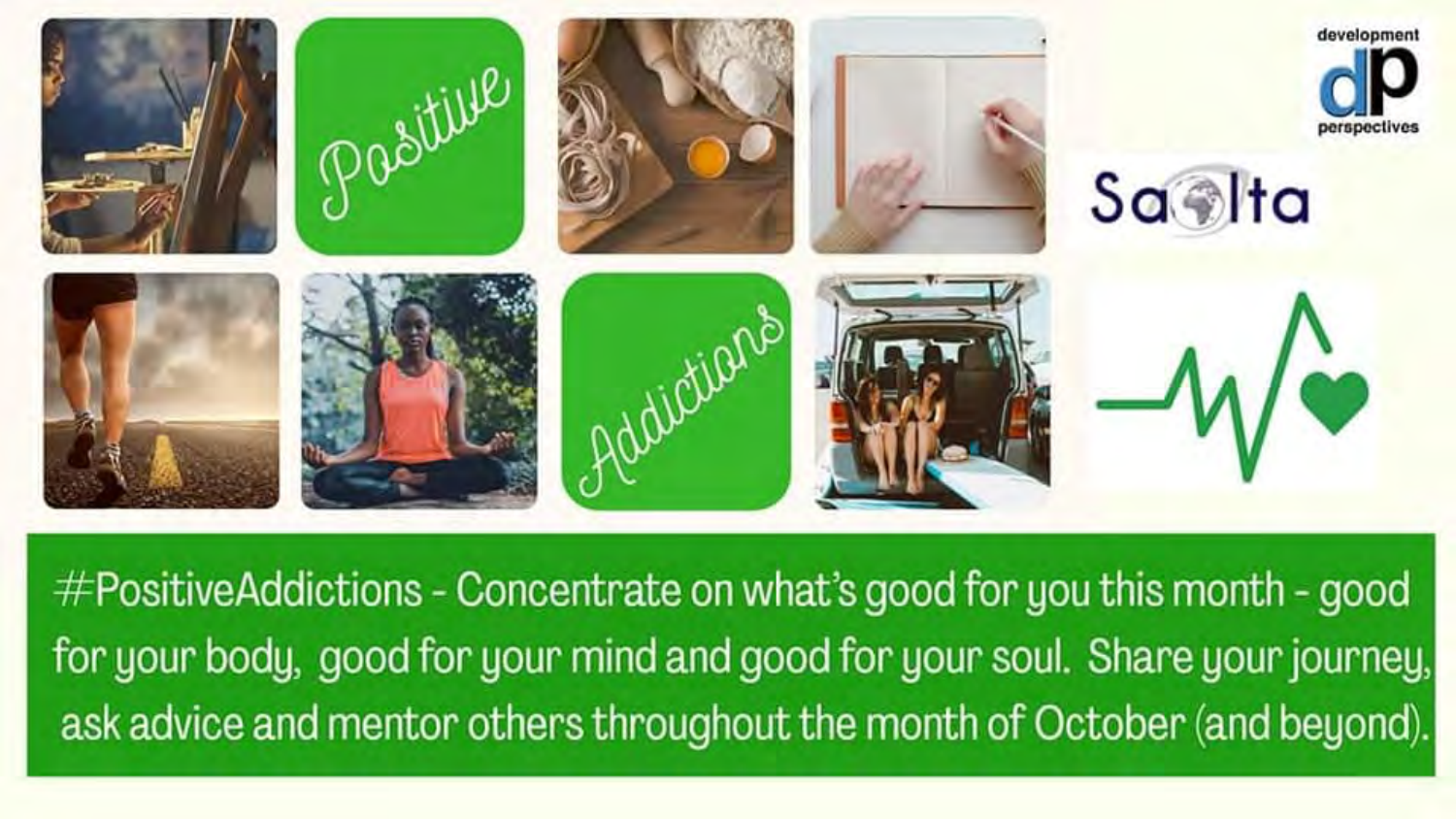Resources to get you started Pick one of the 17 SDGs from this resource list (<https://www.developmentperspectives.ie/saolta-resources>)

A community education resource with workshop outlines and information

[\(https://www.developmentperspectives.ie/ResourcesPDFS/Steppin](https://www.developmentperspectives.ie/ResourcesPDFS/Stepping%2520stones%2520for%2520SDGs.pdf) g%20stones%20for%20SDGs.pdf)